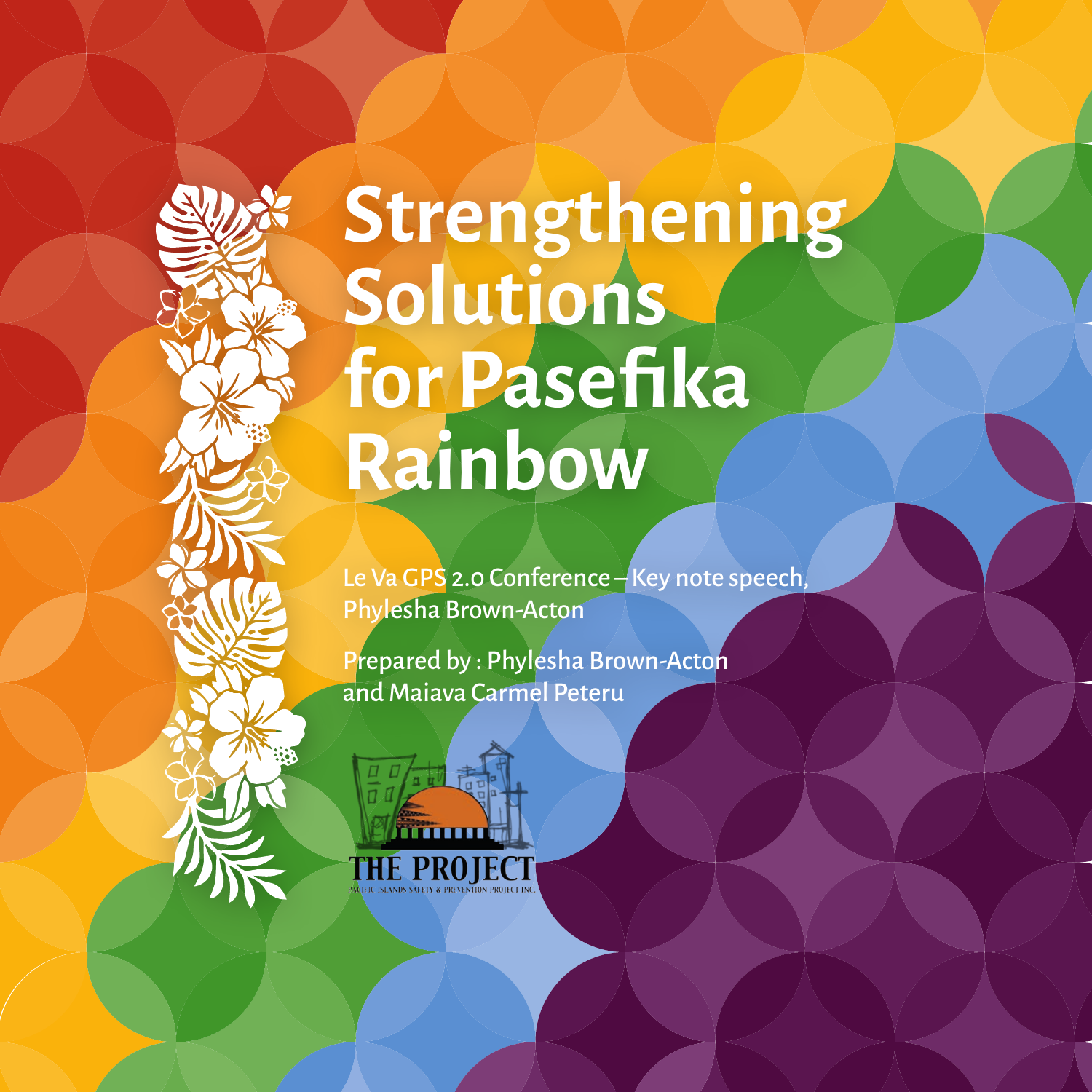

Published in July 2014 by Le Va

Part of Pacific Inc. Ltd, an organisation of the Wise Group

#### **Contact us**

phone 09 261 3490 email admin@leva.co.nz www.leva.co.nz

Harakeke House 15 Ronwood Avenue Manukau City Auckland 2104

Citation: Phylesha Brown-Acton (2014, March). *Strengthening Solutions for Pasefika Rainbow*. Keynote speech presented at GPS 2.0: Growing Pacific Solutions for our communities national Pacific conference, Auckland, New Zealand.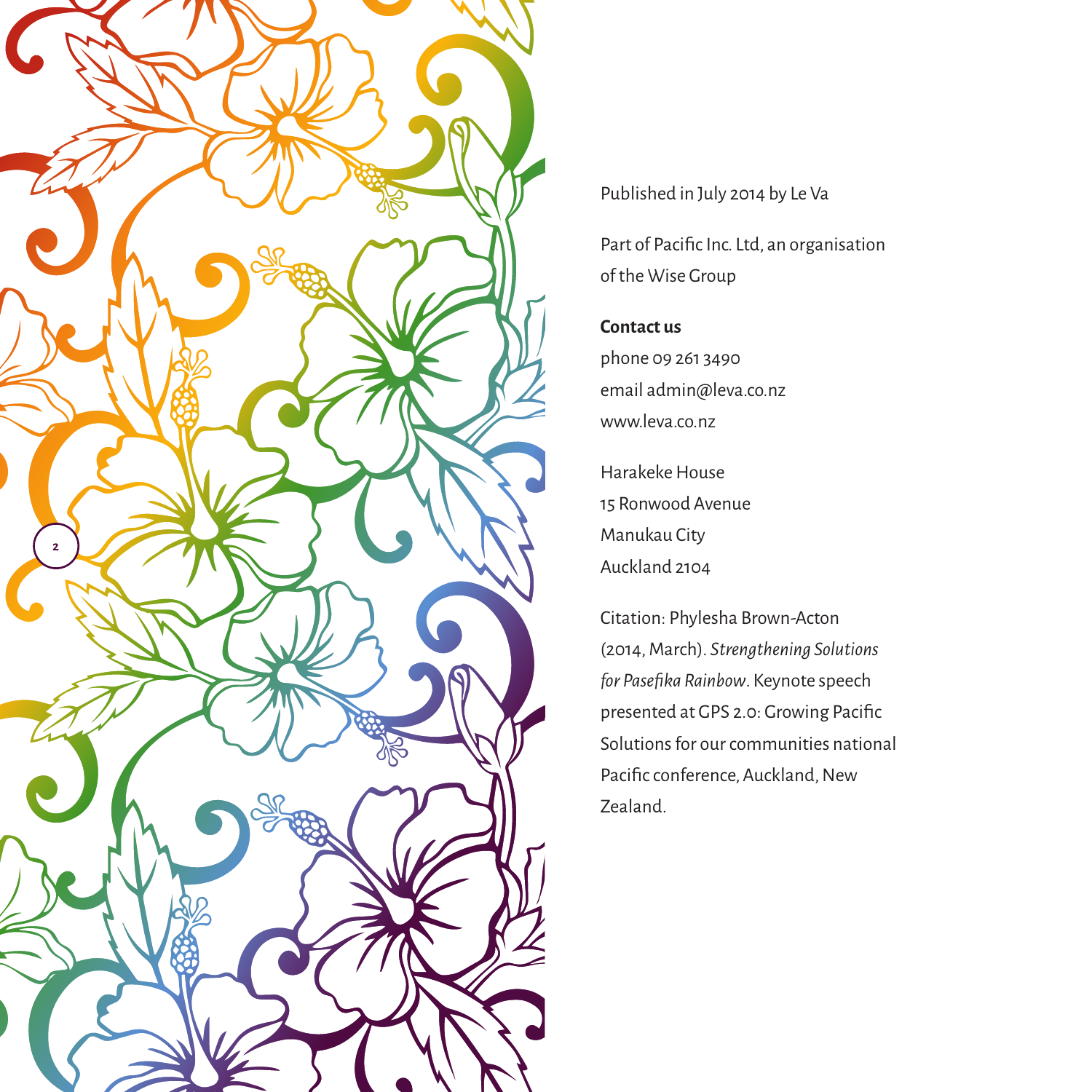### Phylesha Brown-Acton

Phylesha Brown-Acton is a tireless champion for the rights of sexual minority groups within the Pacific. Fakafifine of Niuean descent, in her many roles Phylesha challenges the 'out of sight, out of mind' attitude held by many in the Pacific and firmly plants the rainbow flag within fertile soil.

Phylesha is the Pasefika LGBTQI support service manager at the Pacific Islands Safety and Prevention Project Inc. (The Project). Headed by

Usufonoimanū Pesetā Betty Siō, The Project is a black feminist organisation committed to ending violence against women and girls, and offering a range of services to Pasefika families in Auckland.

In another of her many roles Phylesha is a technical adviser to the Pacific Sexual Diversity Network, a network of men who have sex with men (MSM) and transgender (TG) community organisations and projects. The network provides advocacy and support for issues relevant to sexual minority groups within the Pacific. Cultivating long-standing relationships with Tonga, Samoa, Niue, Cook Islands, Fiji, Vanuatu, Hawaii and American Samoa, Phylesha continues to



**3**

advocacy and work.

Phylesha is passionate about promoting her region and is a board member for the Auckland Pride Festival Incorporated Society.

Phylesha has worked in the Pasefika LGBTQI sector for 22 years and will continue for another 20 more to come.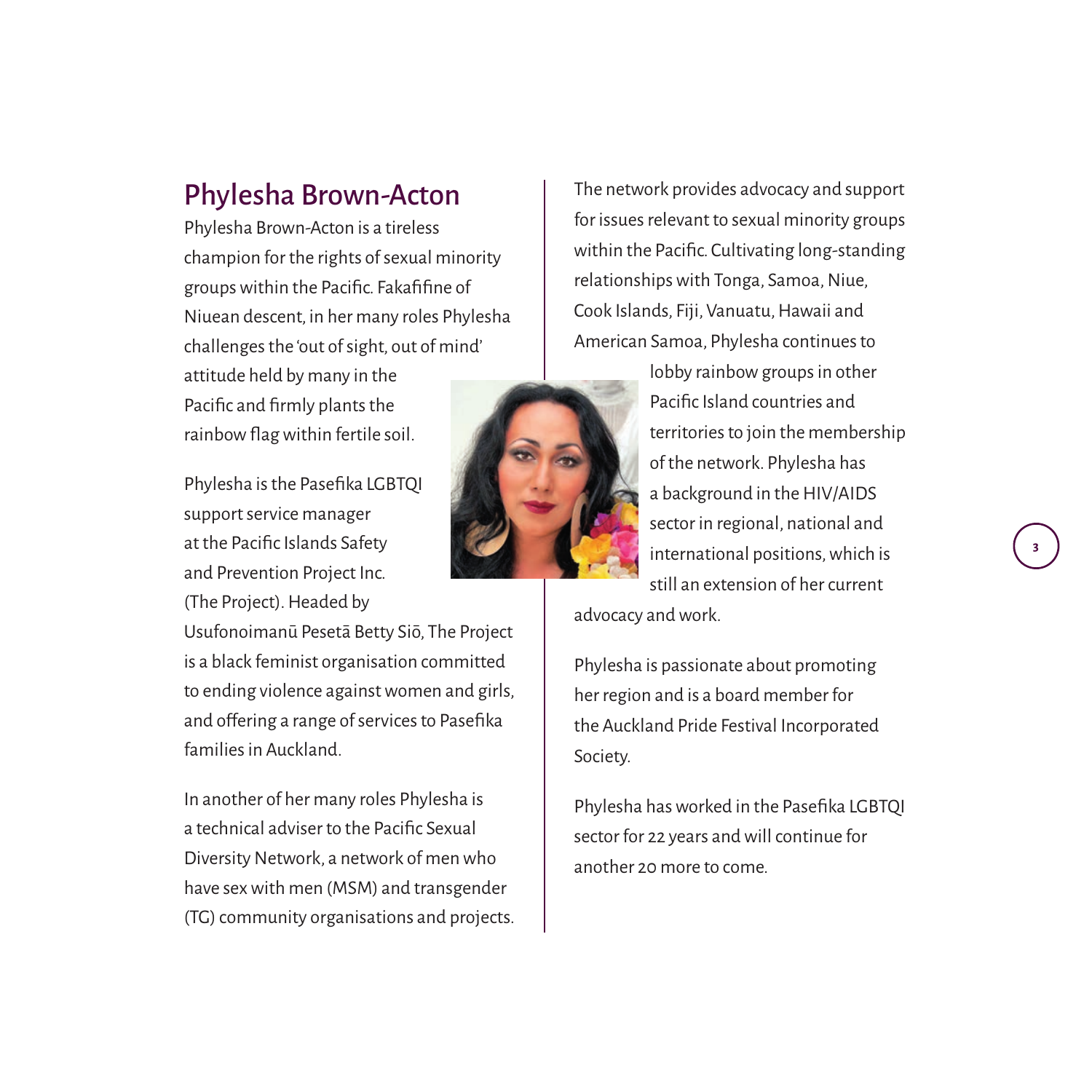#### Maiava Carmel Peteru

Maiava has connections to Faleasi'u and Sapapali'I through her father, and to Safotu and Falealupo through her mother.

Maiava has spent the last 20 years in community-based Pacific research. She has an MA degree in (Applied) Social Science Research and majored in Phenomenology of Religions in her undergraduate degree.

**4**

Maiava has been involved in the area of violence against Pacific women and children over a period of 30 years. In 1983, she organised the Pacific and Maori section of the National YWCA of New Zealand conference: Violence against Women and Children, from which the Pacific Island Women's Project was established. Maiava was managing coordinator of the Making Waves: Pacific Sexual and Reproductive Health Pilot Project for Pacific People (Ministry of Health funded joint venture of Capital and Coast DHB, Hutt Valley Crown Health Enterprise,

Whitireia Polytechnic, Wellington Union Health Service, Hutt Valley Union Health Service and Porirua Union Health Service).

Maiava authored "o 'Āiga o le 'anofale o afio'aga ma le fatu o le aganu'u: Samoan



pathways to the prevention of sexual violence," Nga Vaka o Kāiga Tapu Conceptual Framework, Falevitu literature review and Tofa mamao conceptual framework to address violence in Samoan families.

She is currently co-writer of the Pasefika Proud Programme of Action: 2014- 2019.

Maiava has served on various advisory groups including the National Health Committee (Ministry of Health), Expert Panel on Developing Guidelines on Pacific Health Research (Health Research Council) and the Working Group on National Standards Review of Regional Research and Treatment Ethics Committee (Ministry of Health).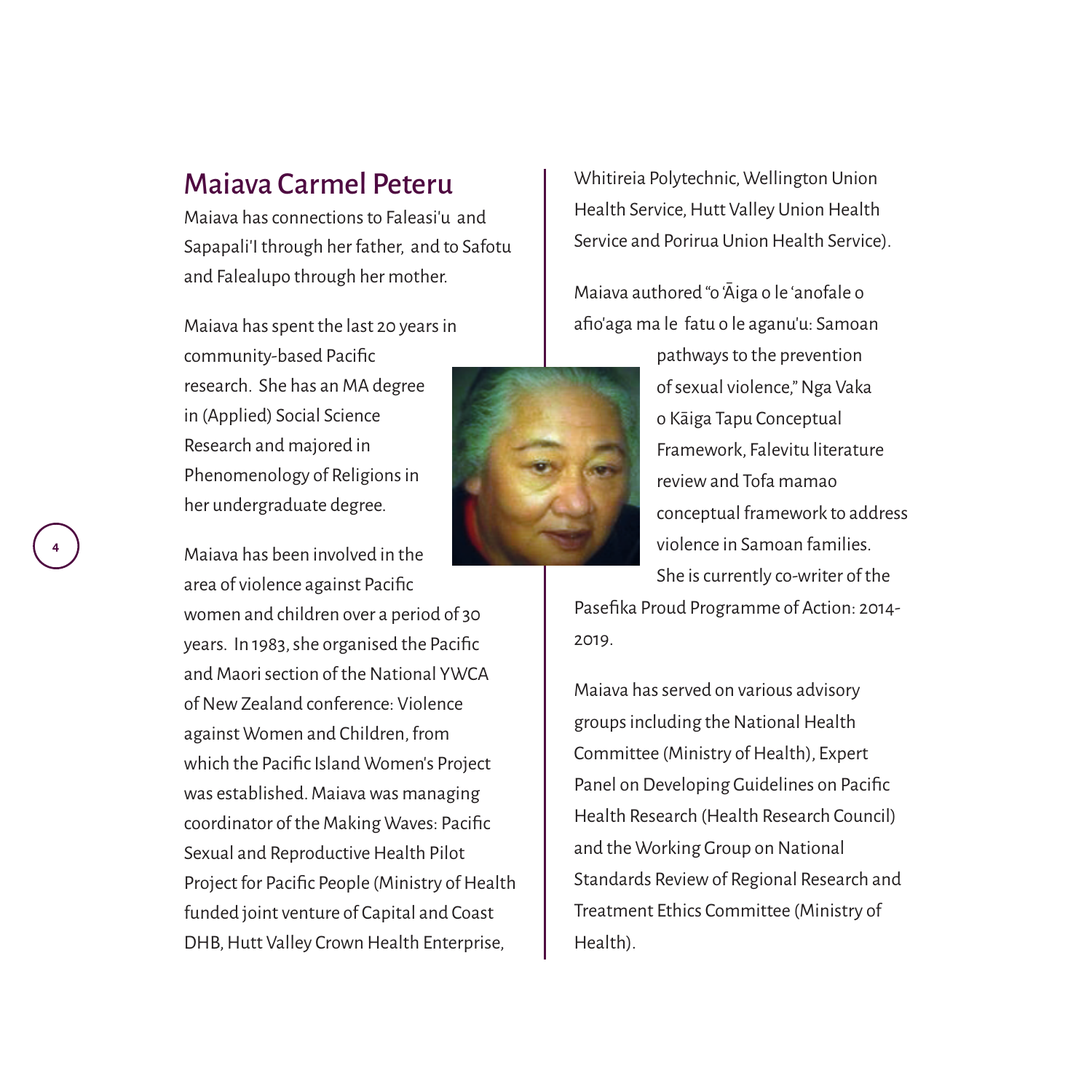## Bisexual, Gay, Transgender, Queer and Intersex communities

#### **LGBTQI – What the letters represent:**

- **L**  Lesbian
- $G Gav$
- **B** Bisexual
- **T** Transgender
- **Q** Queer or questioning
- **I**  Intersex
- **= Human beings.**

RAINBOW is often a term for the collective LGBTQI community, "The Rainbow Community". Not forgetting our traditional terms for many Pasefika LGBTQI **5**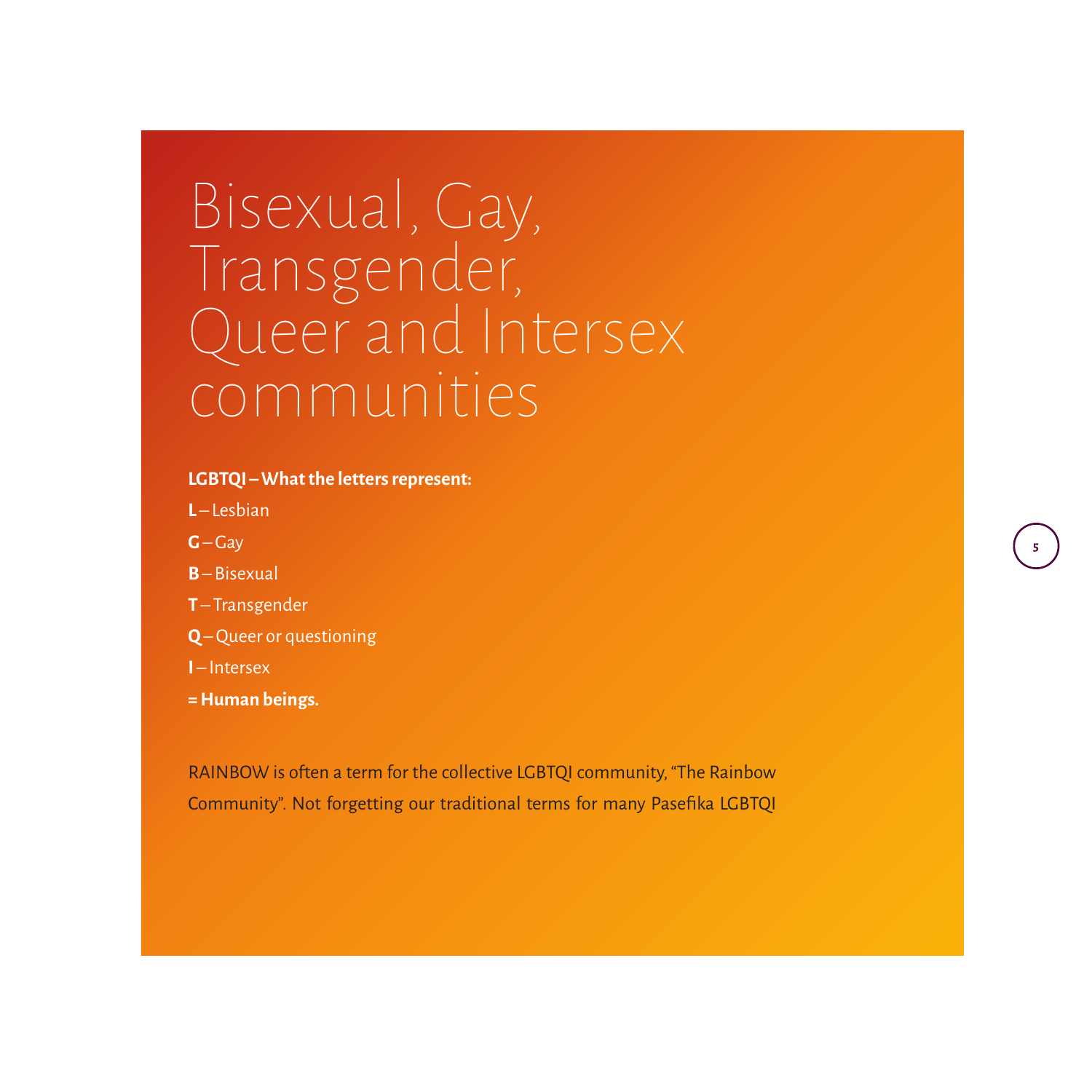

individuals whom are of Pacific descent such as: MAHU (Hawaii), PALOPA (Papua New Guinea), FA'AFAFINE (Samoa, American Samoa), AKA'VAINE (Cook Islands), FAKALEITI (Tonga), FAKAFIFINE (Niue) and so on.

Bearing in mind we don't have encompassing traditional terms that refer to our Pasefika lesbian or intersex communities.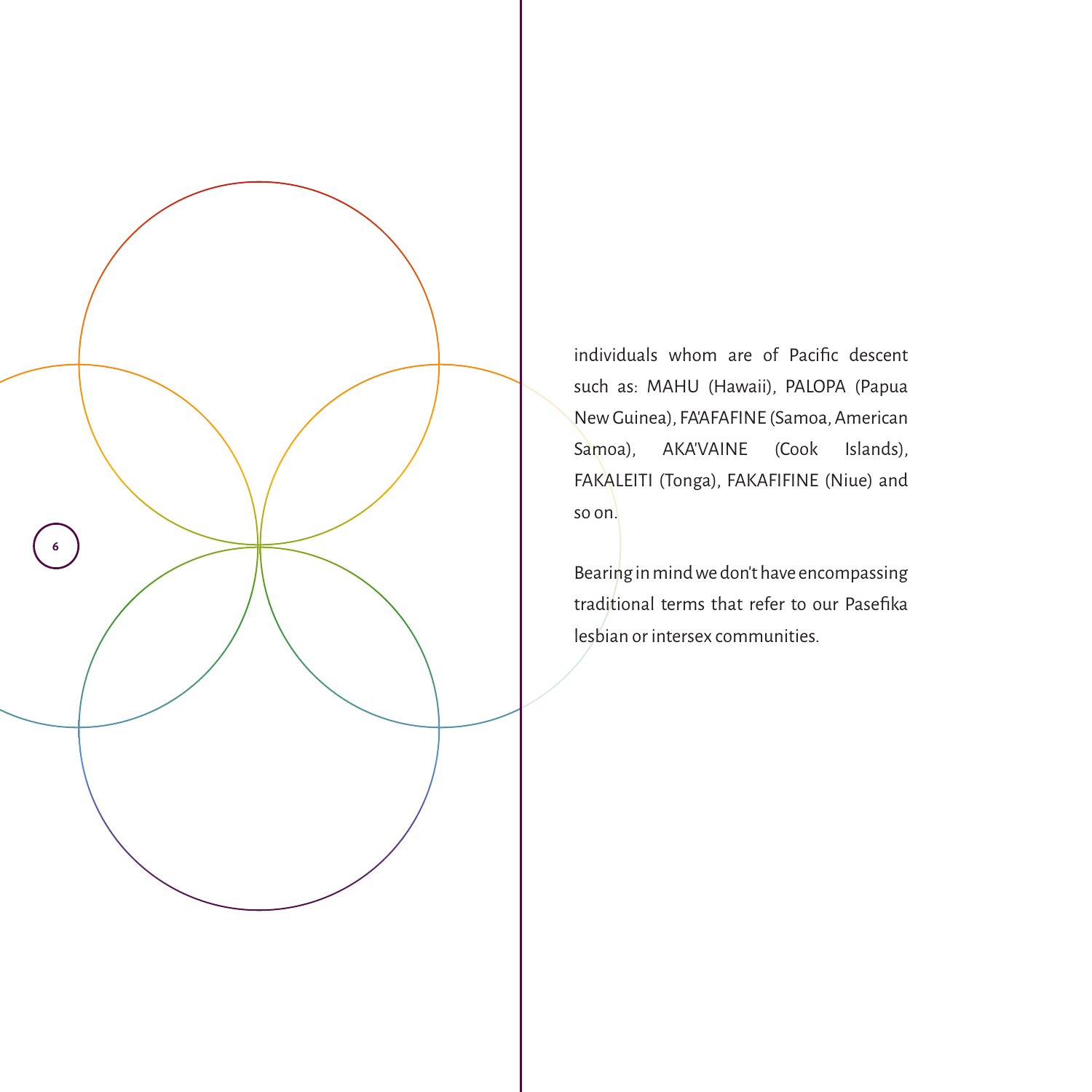### Sex and sexuality are two dimensions **of the human condition that often generates fascination – or by which people are curious, obsessed and sometimes even disparaging of.**

Pasefika people are no different. In fact, it is seldom that innuendo or direct references made to sex or sexuality throughout the course of any conversation or *talanoa* amongst our people is not heard. The reproductive organs, and sexual habits and practices of others, are topics of fair game for sharing, ridiculing, admiring and passing judgment on. At some level, these insider conversations are a part of how we articulate our worldviews on human sex and sexuality.

As an increasingly visible population, Pasefika lesbian, gay, bisexual, transgender, queer and intersex peoples, more than any other group within Pasefika communities are profoundly challenging the social, religious and present day cultural notions of gender and sexuality – just by our presence, our very being here.

**7**

There is a silence and avoidance – a shaming and shunning of us within our families, churches and communities.

We are not a part of insider conversations, but are talked about and looked at as individuals and groups to be feared and ostracised, or used as a political or religous agenda as to why we do not fit with in the societal norms or standards.

We are viewed as outsiders, different, mistrusted, un-Christian; un-Samoan, un-Tongan, un-Cook Island, un-Niuean and so forth – dehumanised and removed from our cultural contexts.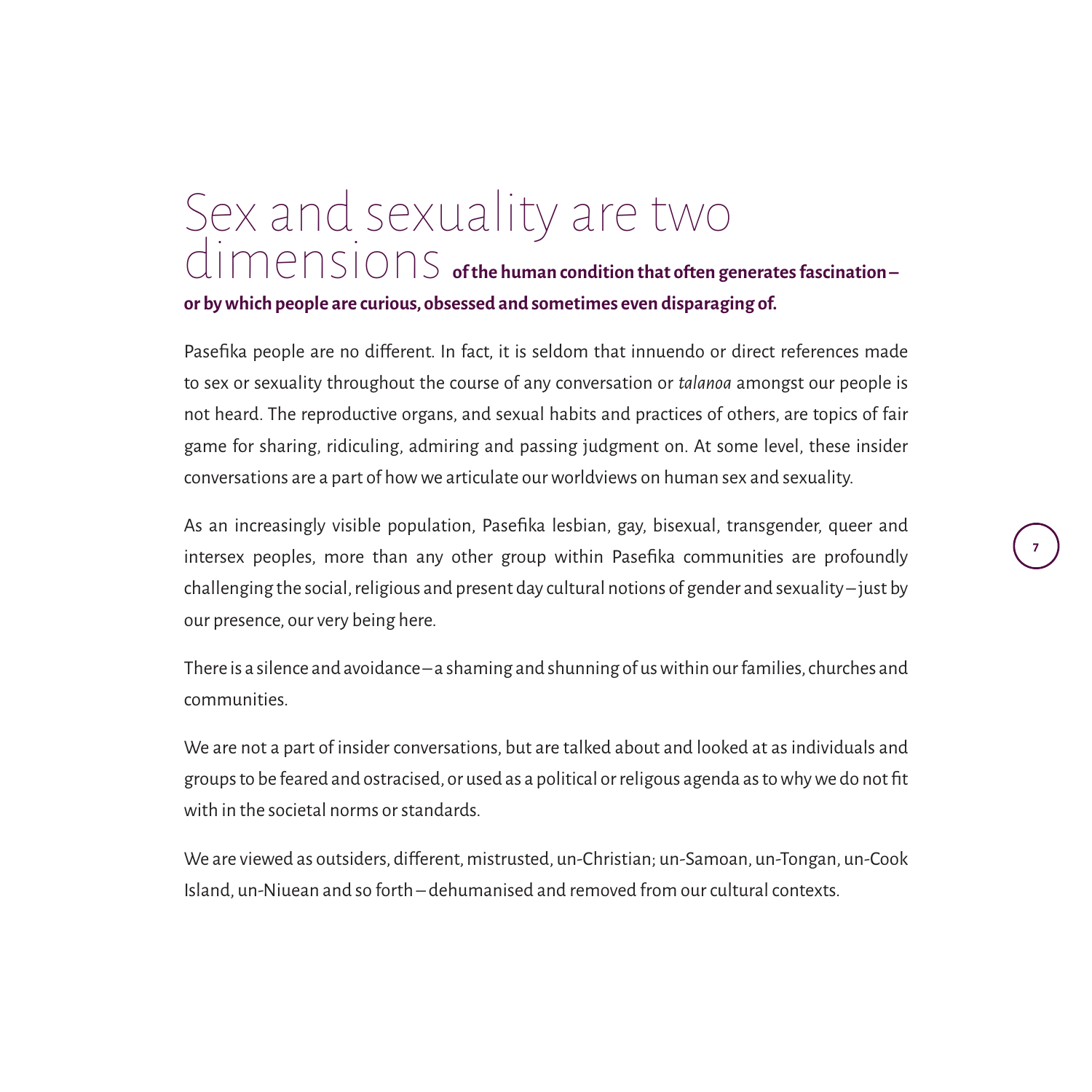Not surprisingly, issues of how we choose to identify and belong as Pasefika peoples are at the forefront of our work.

I wish to address the common beliefs Pasefika people use to reject gay or LBGTQI lifestyles.

Two core ideologies that challenge our presence are interpretations of Pasefika cultures and the Bible.

**8**

I say interpretation because I believe that many crucial meanings around relationships in our pre-contact cultural knowledge have been influenced and co-opted by Western thinking.

I do not have cultural expertise in my American Samoan or Niuean heritages, but in my reading of the *Nga vaka o Kāinga Tapu1* conceptual frameworks, I do know that genealogy is the authenticating virtue of how and where I belong in my Pasefika heritages.

All discussions about who I am must start from genealogy – not whom I sleep with or what sinful act I am supposedly committing.

From genealogy, vā relationships are defined.

Nor am I a Western trained theologian, but I believe that the Bible and the many interpretations of the six texts referring to homosexuality have been taken out of context. That is, the context of the Old Testament Judaic laws.

<sup>1</sup> Pacific Advisory Group. 2012. Nga vaka o kāiga tapu: A Pacific Conceptual Framework to address family violence in New Zealand. Wellington: Ministry of Social Development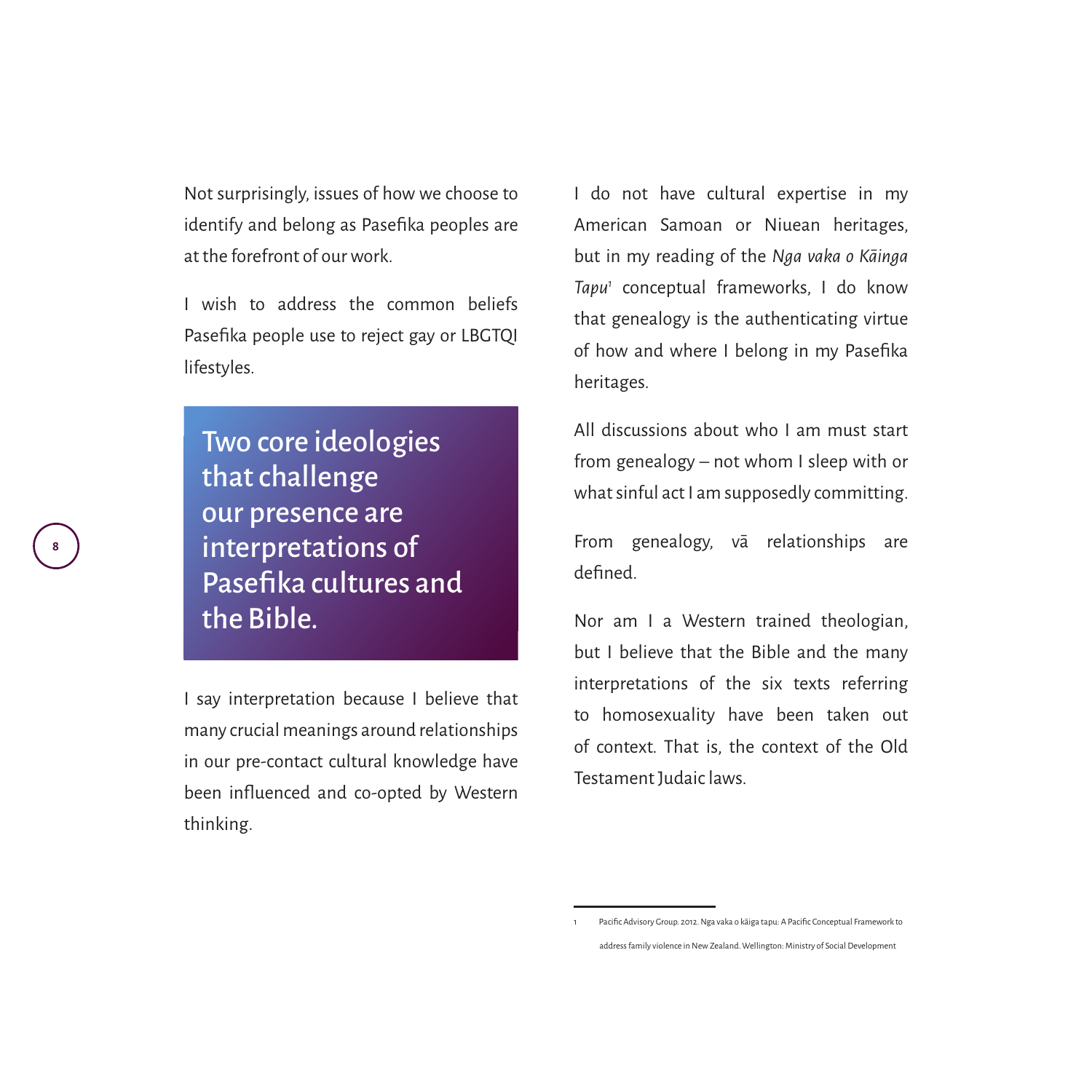I refer to one commonly cited text in Leviticus 18: "*You shall not lie with mankind, as with womankind: it is abomination*". Through discussions with well-read non-theologian colleagues, I have learned that the word abomination means **"unclean"** – **it does not mean sin.** 

Other examples of abominations include eating shellfish and wearing clothes of mixed fabrics. Rabbi Jacob Milgrom writes that:

- 1. levitical prohibitions were never meant to apply to non-Jews; and only then to non-Jews living in the Promised Land
- 2. the Torah never intended to prohibit lesbian sex
- 3. gay Jewish men should adopt children, to fulfil the command to be fruitful and multiply.

The abomination refers to "the needless spilling of male seed" (**seed being equal to life**), and in the sexual act, one male taking the role of a woman. Lesbianism was prevalent in Jewish society, and was not forbidden because "the spilling of seed is not involved".

Judaic scriptures not included alongside Old Testament scriptures also address approaches to Jewish children born with male and female genitalia. Their belief is one of **inclusion** rather than **exclusion** – **compassion for one's own, over hate**.

**9**

As a point of interest, Leviticus 20 and Deuteronomy 22 contain examples of **sin** that is punishable by death:

- 1. adultery
- 2. children who disobey their parents
- 3. a woman who is not a virgin on her wedding day, is to be taken to her father's house and stoned.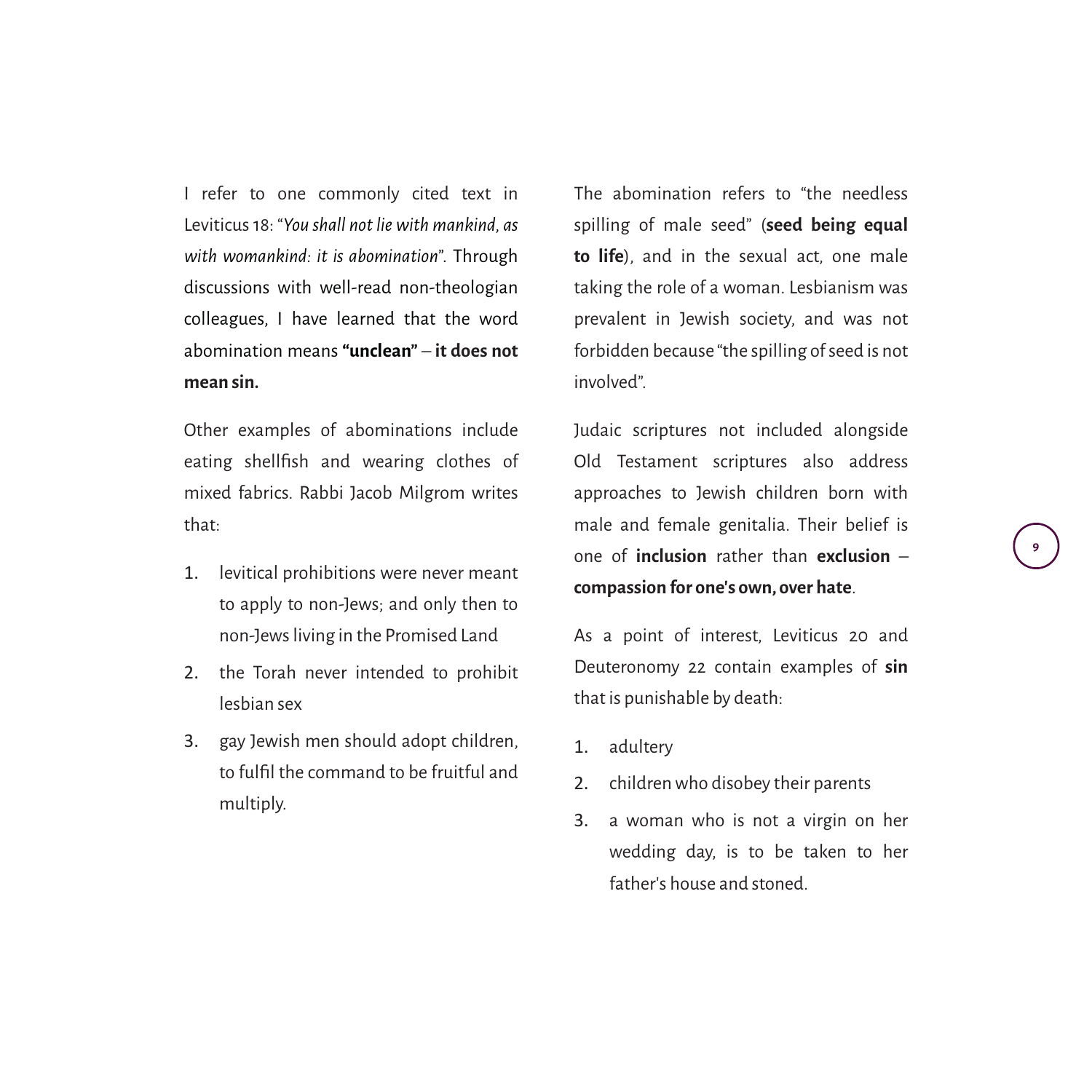These views are one of the many in the complex debate around **knowledge and power.** It is not my intention to create a cultural or theological debate at this forum. Rather to raise the certainty that there is something amiss in the way in which we uncritically take on the knowledge of other cultures to the detriment of **liberative Pasefika cultural beliefs** and the centrality of vā relationships.

For Pasefika LGBTQI communities our cultural belonging and identity is anchored in genealogy and vā relationships.

Our Biblical status requires those with expertise to revisit the Old Testament theological interpretations embedded within Judaic Law, and to bring Paul's New Testament Christianity into the 21st century.

I have deliberately spent some time attempting to make sense of the misinformation surrounding Pasefika Rainbow peoples. It was necessary in order to bring into focus the issues that are of **significance and importance to our lives:**

"All [Pasefika] people in New Zealand regardless of sexual orientation and gender have points of references that direct them to their places and spaces of belonging and identity.

All [Pasefika] people in New Zealand regardless of sexual orientation and gender share an ethnic identity that is informed mainly by a common or shared pre-contact history, colonial history, migration, ancestry, folklore, language, ritual, physical features, and food."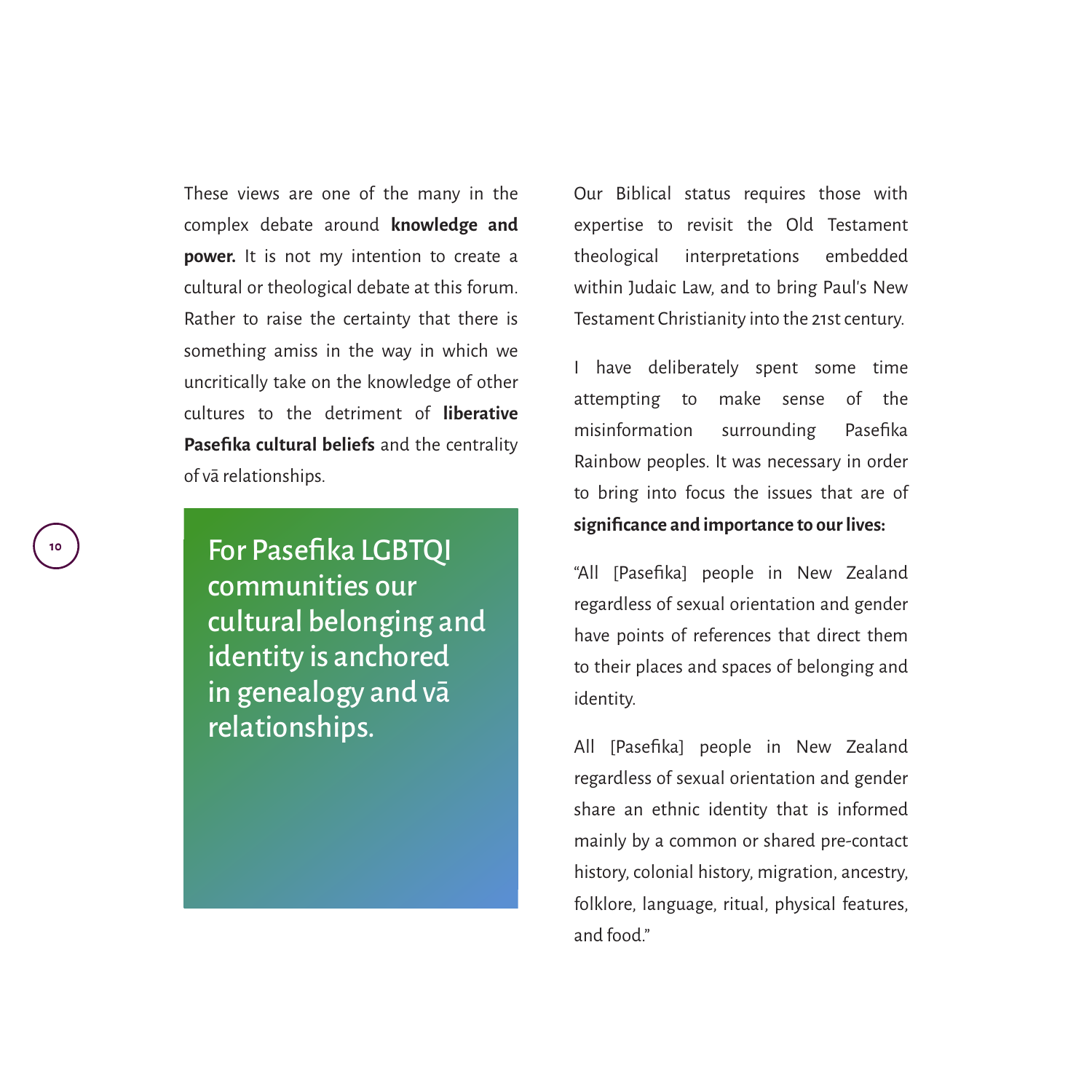## Solutions

What is our best approach to solutions? The first is to reappraise the situation for Pasefika Rainbow peoples with **uncluttered eyes**.

Current literature such as the Youth '12 report, and publications by MSD and Le Va provide a platform which need strengthening in terms of knowledge and approaches.

There is an urgent need for research on Pasefika Rainbow people of all ages and backgrounds to understand where the gaps in knowledge and services lie. We need to know about the violence and violations perpetrated onto Pasefika LGBTQI people's that is occurring in homes and communities. We do not have adequate knowledge of the scope of impact in areas of mental health, addictions, and other risk related issues.

There is a need to understand families and community based organisations to change **their attitudes** and behaviour based on cultural, religious, medical, social and media misinformation.

**From research**, the level of resourcing and a workforce required for services and ongoing developmental programmes **can be established**.

What we need are minds that are open to other ways of valuing difference that are based on humane, moral and compassionate principles.

**11**

Who should lead this? Pasefika Rainbow peoples. Who can we go to, to better understand the problems and therefore the solutions? Ourselves, our families, Pasefika people with multi-disciplinary expertise.

I ask you all today to no longer to keep us invisible, but to support us as a part of Pasefika communities to become healthier to become accepted and embraced, to no longer be told we are a disgrace to our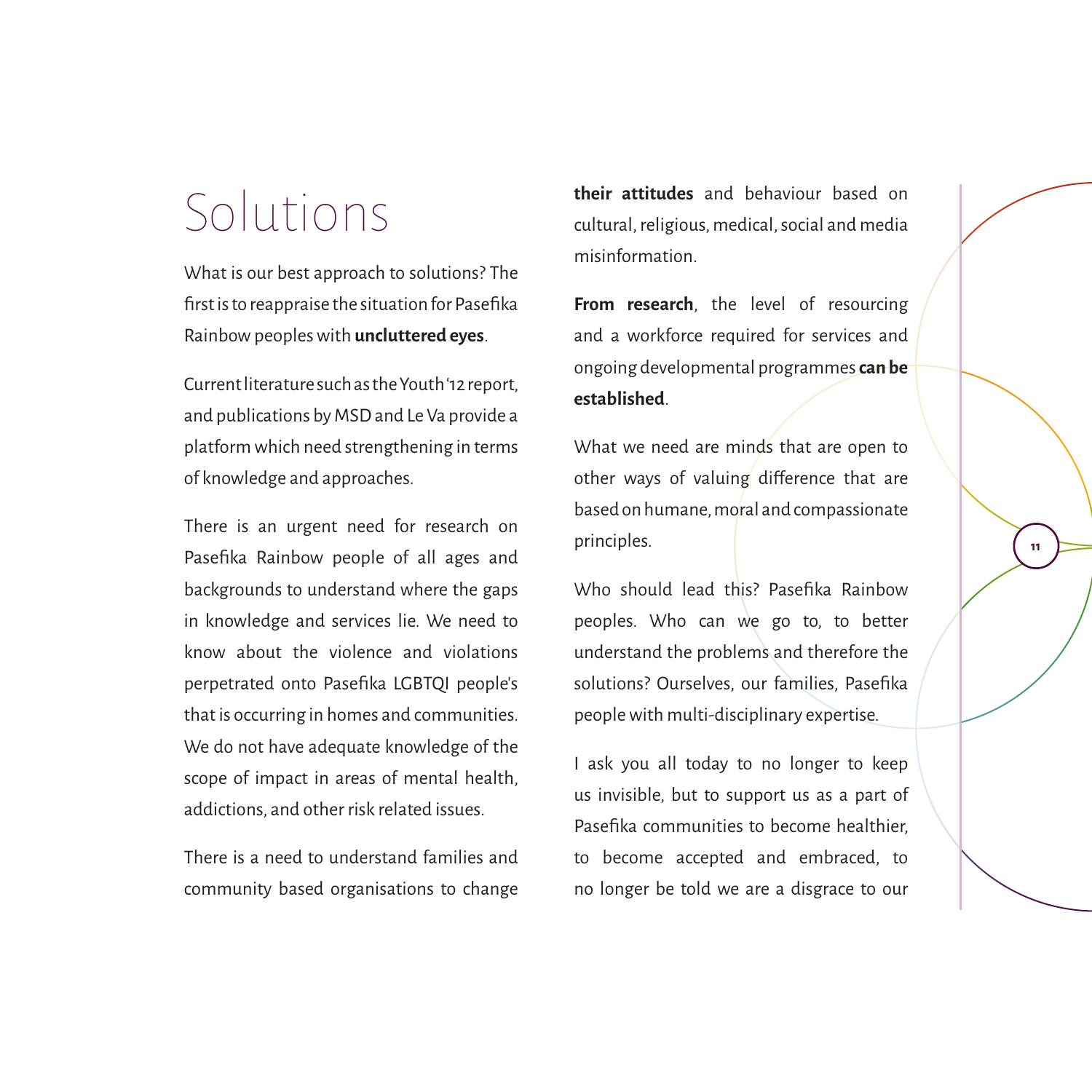cultures, but to nurture us, to love us, to hold our hands and support us through our journeys in life, so no more senseless losses of lives for those who commit suicide or contemplate suicide ideation because no one accepts them, to end the rivers and lakes of tears, people in my community weep because culture and religion strip us of our sense of belonging, that bullying is addressed, that hate crimes are no longer.

That children ostracised from family are reconnected with their families and families are given the support they need to better understand their child's identity and that parents understand that it is ok to have a lesbian daughter, that it is ok to have a gay son or a transgender daughter or son, and that equal rights become that, equal rights for all!

But my challenge for all of you here today is to factor people like myself, being LGBTQI, in all you do. We deserve the equal access to services when begging for support. If you don't know or can't offer the support, don't turn them away, come looking for me or the organisation I work for or other rainbow friendly places that understand the vā, that understand the cultural attributes of this person screaming for support, to ensure that their healing pathway is navigated safely and that they grow to be people you will be proud of regardless of whatever path they choose in life.

Thank you,

Phylesha Brown-Acton.

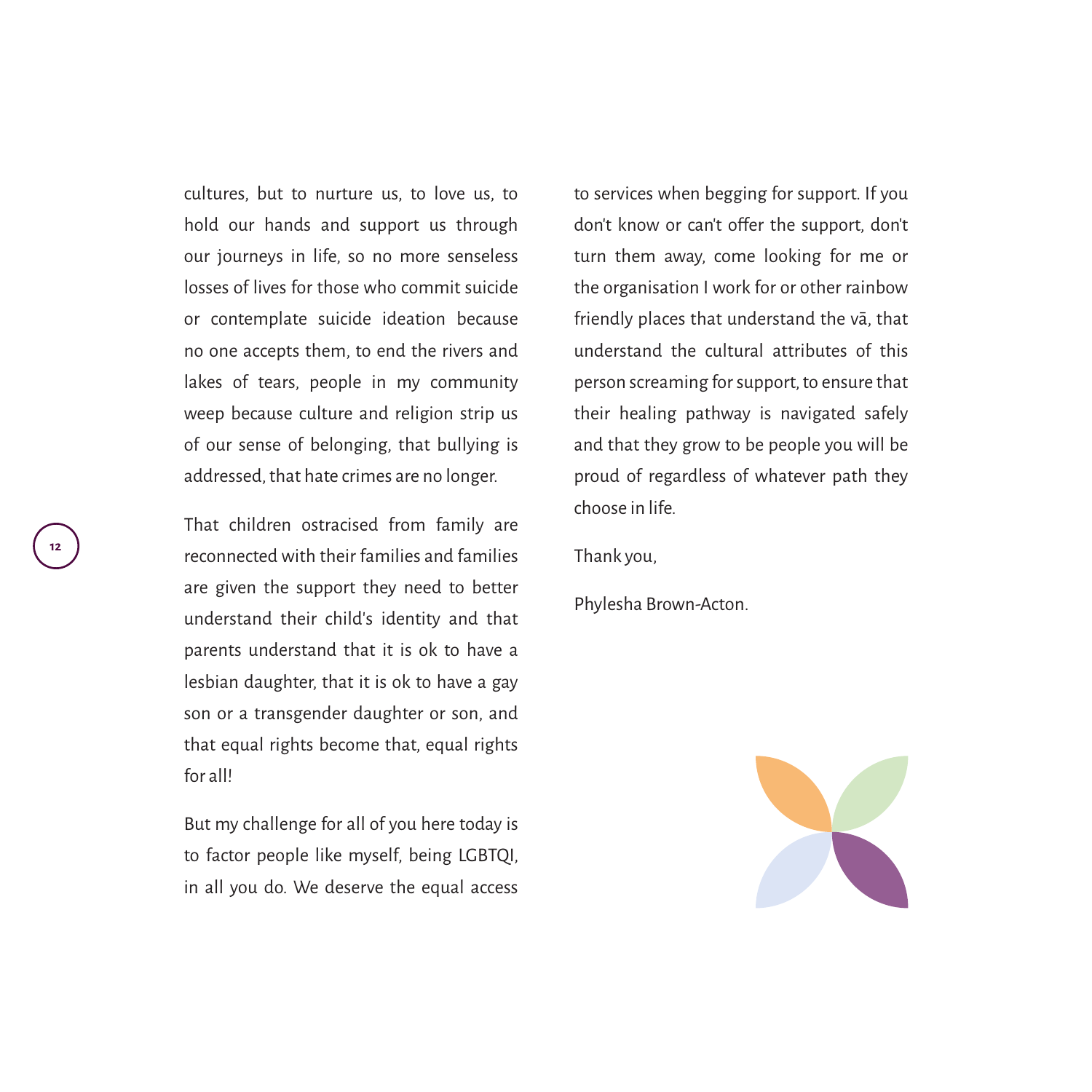## The Project

Pacific Islands Safety & Prevention Project Inc. - The Project - is a black feminist organisation, committed to ending violence against women and girls. The Project aims to enhance, develop and enrich the lives and wellbeing of Pasefika communities, by connecting communities, creating spaces to talanoa and challenging dominant and oppressive ideologies.

The Project's Pasefika LGBTQI support service was the first of its kind in New Zealand delivered by a Pasefika provider, with a strong focus on the Pasefika LGBTQI community and their families. The Project strives to offer a support service that has a holistic approach to wellbeing and health, family, mentoring, personal development, research, advocacy and pastoral care.

The Project is proud to be Pasefika grown and Pasefika led.



**13**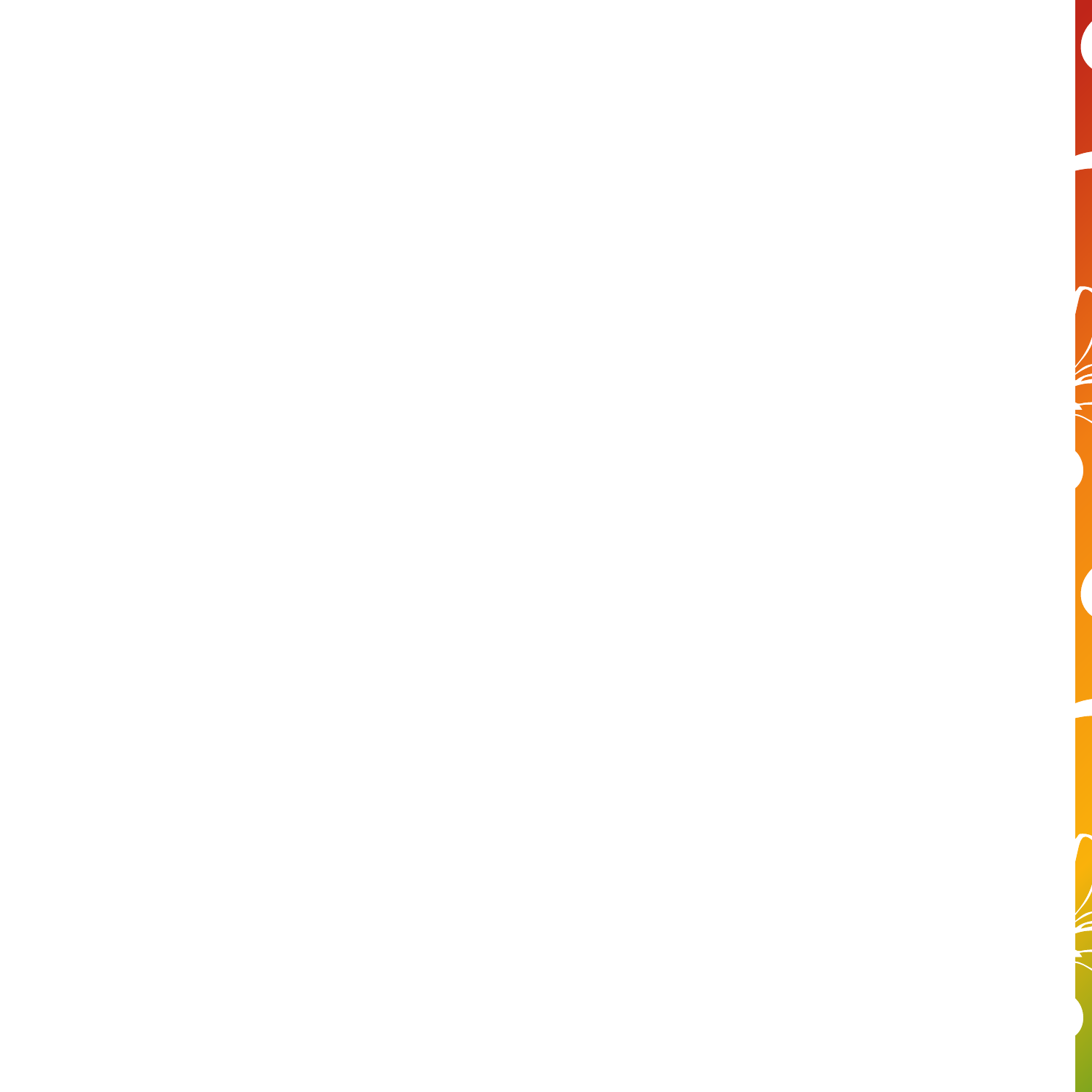